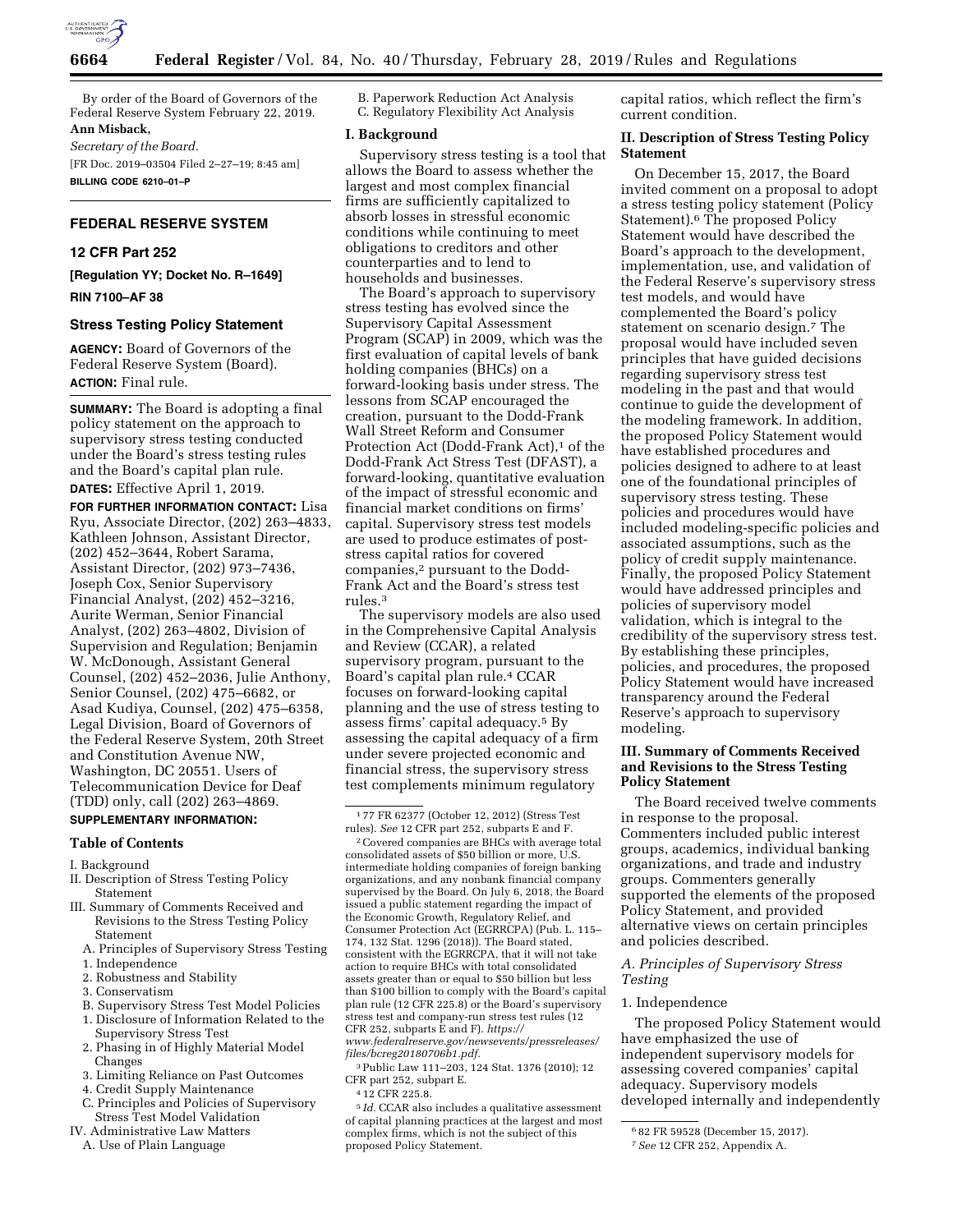rely on detailed portfolio data provided by covered companies, but do not rely on models or estimates provided by covered companies to the greatest extent possible.

Commenters were divided in their views on the use of independent supervisory models. Several commenters expressed the view that the stress testing program should be tailored to each covered company, and recommended that the Federal Reserve consider increasing its reliance on firms' own models. A commenter expressed the view that the Board is not required to use DFAST stress testing results in the CCAR quantitative assessment in order to treat firms consistently, and recommended that the Federal Reserve use its own models for the DFAST assessment and covered companies' models for the CCAR quantitative assessment.

Other commenters strongly supported the principle of independence, and recommended that the Board maintain independently developed models separate from covered companies' models for use in the supervisory stress test. One commenter expressed the view that the Federal Reserve has an effective framework for carrying out stress tests of the largest firms, and another asserted that the failure of firms' internal models during the financial crisis showed the need for better model risk governance and a strong independent check on firm models.

The Board will maintain independence as a central principle of supervisory stress testing. Supervisory models provide an independent check on firm risk management, and the use of consistent supervisory models in both the DFAST assessment and CCAR quantitative assessments is critical to ensuring that resulting capital requirements are based on a comparable assessment. Studies have found that covered companies' own models often produce materially different estimates of expected losses for the same set of portfolios.8 As a result, relying on those models could result in material differences in the assessment of poststress capital ratios across firms with similar risk profiles.

Independent models that are not specifically tailored to each individual institution are still appropriate for

assessing risk, as such models do capture differences in risk when estimated on sufficiently granular data. Many of the supervisory models are estimated on a pooled set of loan- or securities-level data, and as a result, can capture differences in portfolio risk characteristics across firms in a consistent manner. Board staff regularly meets with covered companies and industry representatives to solicit input on how best to collect data, and the Board has in the past modified its information collection requirements based on feedback received.

# 2. Robustness and Stability

Robustness and stability were described as key principles of supervisory stress testing in the proposed Policy Statement. Specifically, supervisory models should be robust and stable, such that changes in model projections over time are not driven by transitory factors.

The estimates of post-stress capital produced by the supervisory stress test provide information regarding covered companies' capital adequacy to market participants, firms, and the general public. Adherence to the principle of robustness and stability helps to ensure that changes in these model projections over time are not driven by temporary variations in model performance or inputs.

A commenter expressed concern about the inclusion of this principle, asserting that elevating stability to a central principle is likely to reinforce a tendency toward an excessively static stress test, and that incorporating new data in supervisory stress testing models could be important in capturing new risks.

In response to the comment, the Board is maintaining an emphasis on robustness and stability as key principles of stress testing. This emphasis is intended not to limit the dynamism of the stress test as a supervisory tool, but rather to ensure that any changes in model projections reflect underlying risk factors, scenarios, and model enhancements. Supervisory models will continue to be recalibrated with newly available input data each year, and these data will affect supervisory model projections, particularly when the data reflect evolving risks. Generally, however, model recalibrations due to newly available data should not be the principal driver of year-over-year changes in results.

#### 3. Conservatism

The proposed Policy Statement would have established conservatism as a

central principle of supervisory stress testing. Commenters generally supported the principle, asserting that the massive economic costs of a financial collapse argue for a commitment to erring on the conservative side. Accordingly, the final Policy Statement will reflect the Board's commitment, given a reasonable set of assumptions or approaches, to use those results that result in relatively more significant losses or lower revenue, all other things being equal.

4. Other Principles of Supervisory Stress Testing

The Board sought comment on several other principles of supervisory stress testing described in the proposed Policy Statement. The proposed Policy Statement would have described a system of models designed to result in projections that are not only independent, robust and stable, and conservative, but also forward-looking, consistent and comparable across covered companies, generated from simpler and more transparent approaches, and able to capture the impact of economic stress. The Board did not receive comments specific to those proposed principles.

One commenter recommended that the Board incorporate countercyclicality as a stated principle of stress testing, noting that projected capital losses in the stress tests have improved in recent years even as economic conditions have improved and scenario severity has increased. Improvements in projected post-stress capital in recent stress test cycles do not solely reflect the Board's principles of supervisory stress test modeling and scenario design. Rather, a number of factors drive projected capital losses in the supervisory stress test. Year-over-year changes in the supervisory stress test results reflect not only the scenarios and supervisory models, but also portfolio composition and risk characteristics and the starting capital positions of firms, which tend to be procyclical. The Board already strives to limit procyclicality in the supervisory stress test through scenario design, and describes that goal in its policy statement on scenario design. Accordingly, the final Policy Statement will reflect the principles of supervisory stress testing as proposed.

#### *B. Supervisory Stress Test Model Policies*

The proposed Policy Statement would have established policies and procedures to guide the development, implementation, and use of all models used in supervisory stress test projections. These policies would have

<sup>8</sup>*See* Financial Services Authority, 2012, ''Results of 2011 Hypothetical Portfolio Exercise for Sovereigns, Banks and Large Corporates,'' January 25, available at *[http://www.fsa.gov.uk/static/pubs/](http://www.fsa.gov.uk/static/pubs/international/2011hpe.pdf) [international/2011hpe.pdf;](http://www.fsa.gov.uk/static/pubs/international/2011hpe.pdf)* and Simon Firestone and Marcelo Rezende, ''Are Banks' Internal Risk Parameters Consistent? Evidence From Syndicated Loans,'' *Journal of Financial Services Research,* vol. 50, issue 2 (October 2016) pp. 211–242.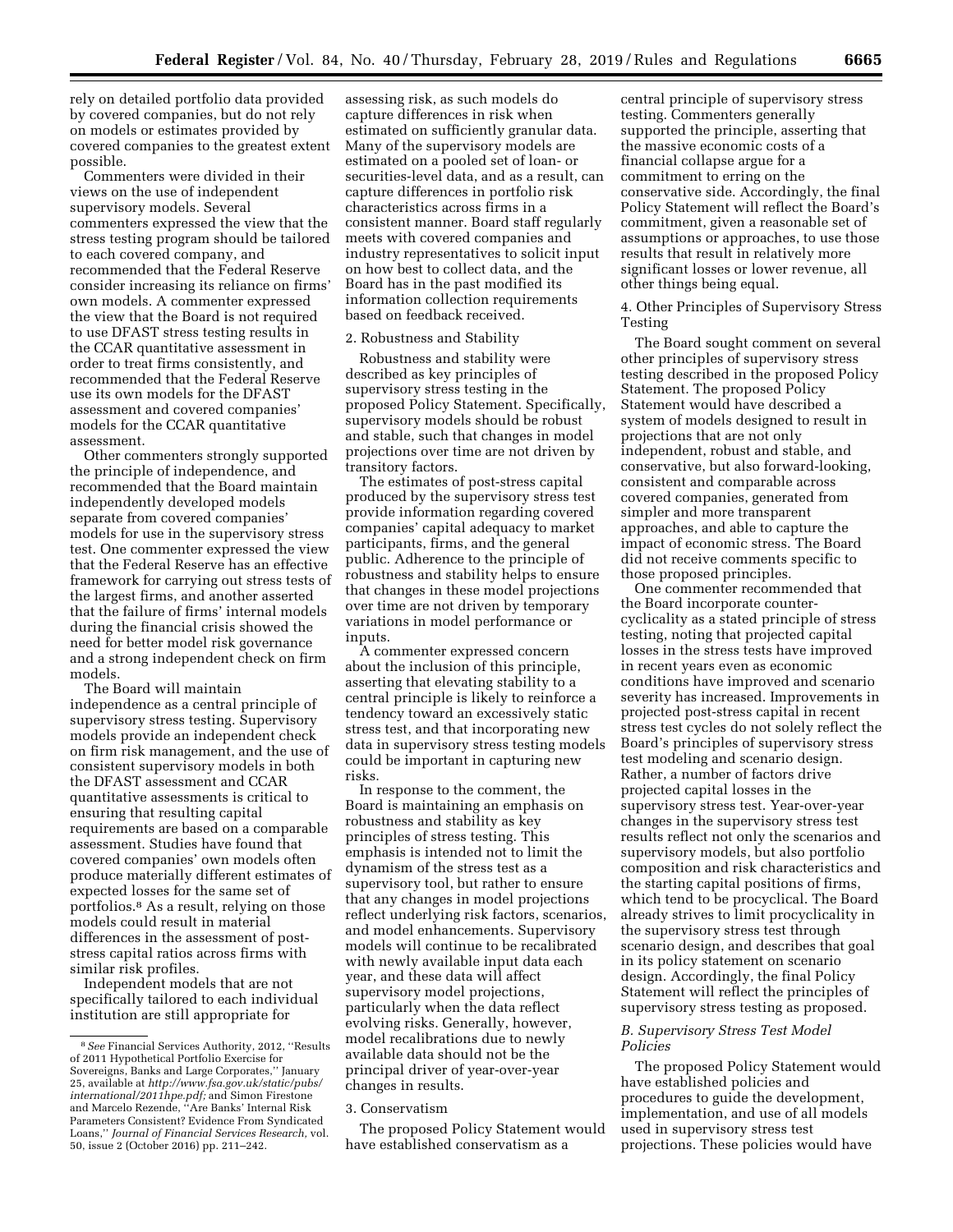facilitated adherence to at least one of the governing principles described in the Supervisory Stress Test Model Policies section.

1. Disclosure of Information Related to the Supervisory Stress Test

The proposed Policy Statement included a policy of information parity, such that the Board does not disclose information related to the supervisory stress test or firm-specific results to covered companies if that information is not also publicly disclosed. The proposed Policy Statement noted that increasing public disclosure can help the public understand and interpret the results of the supervisory stress test by facilitating evaluation of the quality of the Board's assessment, while promoting equitable treatment of covered companies.

Commenters were divided on the Board's proposed policy. A commenter recommended that the Board engage in a confidential supervisory dialogue with individual covered companies in specific instances, such as when the results of the supervisory stress test deviate from the results of the firm's company-run stress test. This commenter also requested that the Board share information about data deficiencies with firms. Another commenter supported the Board's proposed approach to disclosure of information related to the supervisory stress test.

The final Policy Statement retains the proposed policy of not disclosing information to covered companies that the Board does not also share with the public. This approach ensures that no single institution has access to information about the supervisory stress test that is not also publicly accessible by other institutions. For example, under this approach, firms newly subject to the supervisory stress test would have the same information as firms that have been subject to the supervisory stress test since its inception.

The Board will maintain its current practice of notifying covered companies of deficient data identified by the Federal Reserve, and providing covered companies with the opportunity to remedy those deficient data. In addition, the Board plans to provide the public with more information about conservative assumptions applied to deficient data than it has in prior disclosures. The Board intends to provide in the annual disclosure of DFAST results the conservative loss rates that are applied to portfolios that cannot be modeled because of missing data.

2. Phasing in of Highly Material Model Changes

The proposed Policy Statement would have established the policy that the Board phase in the most material model changes over two years, in the interest of reducing model-driven volatility in stress testing results. Commenters were divided on the proposed policy. One commenter asserted that phasing in highly material model changes could delay incorporation of material new data into the modeling process. Another commenter requested that the Board phase in all material model changes over two years, as opposed to phasing in the most material model changes over two years.

In response to comments, the Board will continue to phase in the most material model changes over two years, so as not to introduce excess volatility to supervisory results. The Board has revised the final Policy Statement to include a description of the materiality threshold that generally determines the model changes subject to phase-in over two years. Specifically, in assessing the materiality of a model change, the Federal Reserve calculates the impact of using an enhanced model on post-stress capital ratios using data and scenarios from prior years' supervisory stress test exercises. Under the final Policy Statement, the use of an enhanced model is considered a highly material change if its use results in a change in the CET1 ratio of 50 basis points or more for one or more firms, relative to the model used in prior years' supervisory exercises. In general, the phase-in threshold for highly material model changes applies only to conceptual changes to models. Model changes related to changes in accounting or regulatory capital rules and model parameter re-estimation based on newly available data are implemented with immediate effect. The Board will continue to evaluate the appropriateness of the threshold for the model phase-in, including the cumulative effect of all model changes in a given year.

3. Limiting Reliance on Past Outcomes

The proposed Policy Statement would have established a policy of limiting reliance on past outcomes, and minimizing the use of firm-specific fixed effects in supervisory models, to allow for the incorporation of events that have not occurred historically in supervisory stress test modeling. A commenter requested that, where applicable, the Board provide detail on, and examples of, firm-specific fixed effects. The Board is finalizing the

policy as described in the proposed Policy Statement. In finalizing the notice of enhanced model disclosure,9 the Board intends to expand its description of supervisory models that use firm-specific fixed effects in its enhanced model disclosure.

#### 4. Credit Supply Maintenance

The Board invited comment on its policy of credit supply maintenance, described in Section 2.7 of the proposed Policy Statement, as the assumption that firms' balance sheets would remain consistent or would increase in magnitude. Commenters generally supported the proposed policy. A commenter asserted that it is not sufficient to assume that firms maintain their asset size throughout the projection horizon, and that it is conservative and safer to assume some increase in firms' asset size. Another commenter expressed the view that the assumption of a flat or growing balance sheet is pivotal, as it reflects the role of banks in providing additional credit in a troubled economy.

Several commenters encouraged the Board to assume that firms' balance sheets and risk-weighted assets (RWAs) stay constant, rather than grow, over the projection horizon.10 Other commenters asserted that the flat-to-rising balance sheet assumption is not consistent with historical patterns, and requested that the Federal Reserve make the more realistic assumption that firms' balance sheets and RWAs grow smaller in a stressed environment, in order to reflect likely bank behavior.

The Board is finalizing the credit supply maintenance assumption as described in the proposed Policy Statement. The assumption that aggregate credit supply does not contract during the stress period is key to the aim of supervisory stress testing, which is to assess whether firms are sufficiently capitalized to both absorb

<sup>9</sup> 82 FR 59547 (December 15, 2017).

<sup>10</sup>On April 25, 2018, the Board issued a notice of proposed rulemaking, which would revise the Board's stress test rules and capital plan rule to use the results of the supervisory stress test to size a firm's stress capital buffer and stress leverage buffer. As part of the proposal, the Board proposed to revise section 2.7 of the Policy Statement relating to credit supply maintenance to provide that, in projecting a firm's balance sheet, the Federal Reserve will assume that the firm takes actions to maintain a constant level of assets, including loans, trading assets, and securities over the planning horizon. The proposal would also add a new section 3.4 to the Policy Statement regarding a simple approach for projecting risk-weighted assets (RWAs). In projecting RWAs under this proposed section, the Federal Reserve would generally assume that a covered company's RWAs remain unchanged over the planning horizon. Those changes are still being proposed and are not being finalized as part of this notice.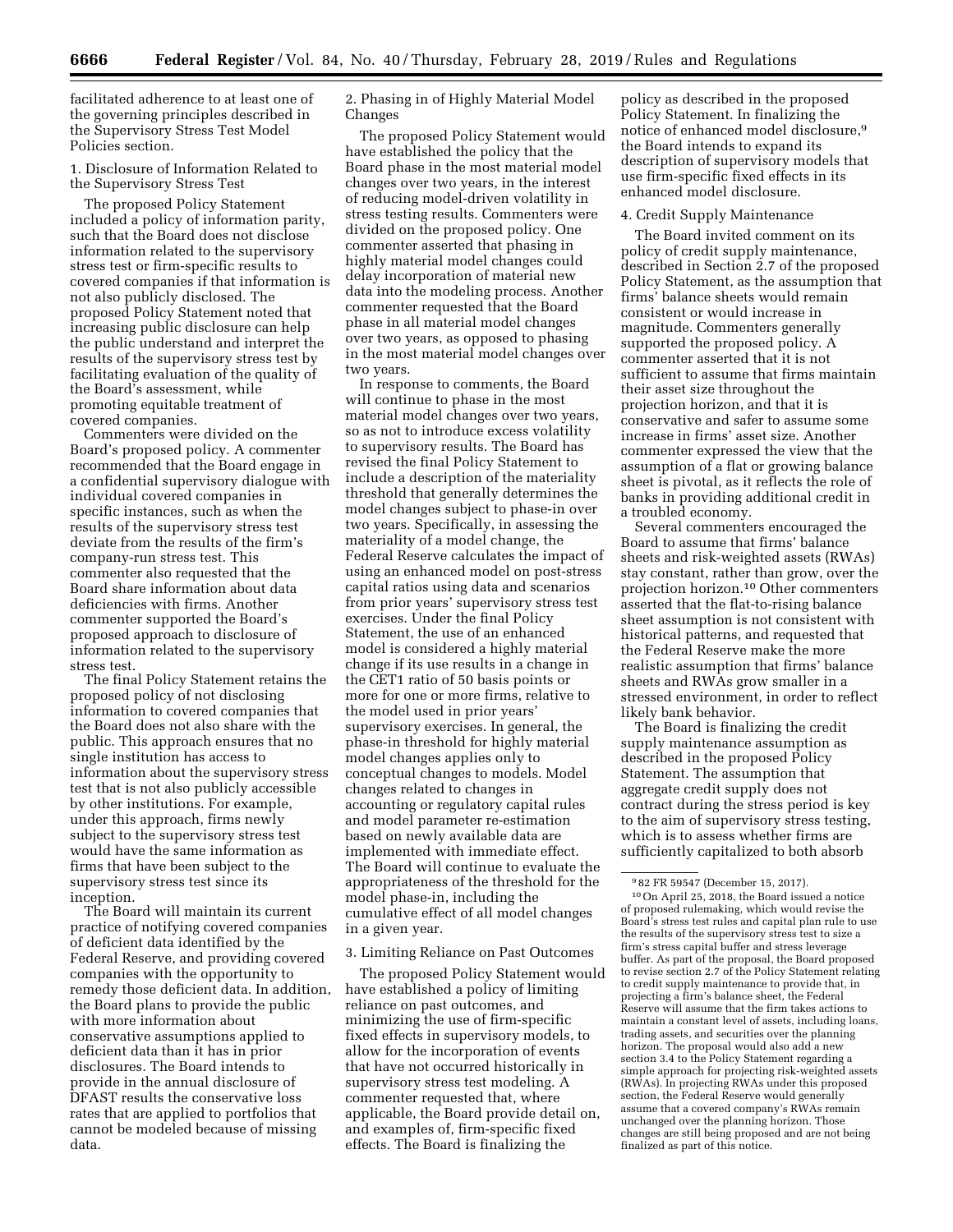losses during times of economic stress and continue to lend to households and businesses and meet their obligations.

5. Other Supervisory Stress Test Model Policies

The Board sought comment on several other supervisory stress test model policies described in the proposed Policy Statement. The proposed Policy Statement described policies and procedures related to soundness in model design, the treatment of the global market shock, incorporation of business plan changes, firm-specific overlays, treatment of missing or deficient data, and treatment of immaterial portfolios. The Board did not receive additional comments specific to those proposed policies and procedures.

# *C. Principles and Policies of Supervisory Model Validation*

Models used in the supervisory stress test are subject to ongoing review and validation by an independent unit within the Federal Reserve. The proposed Policy Statement described principles of model validation, central to the credibility of supervisory models and of the stress test exercise. The Board did not receive comments on its principles of supervisory model validation and is adopting the principles without change.

## **IV. Administrative Law Matters**

# *A. Use of Plain Language*

Section 722 of the Gramm-Leach-Bliley Act (Pub. L. No 106–102, 113 Stat. 1338, 1471, 12 U.S.C. 4809) requires the Federal banking agencies to use plain language in all proposed and final rules published after January 1, 2000. The Board received no comments on these matters and believes the final policy statement is written plainly and clearly.

#### *B. Paperwork Reduction Act Analysis*

In accordance with the requirements of the Paperwork Reduction Act of 1995 (44 U.S.C. 3506), the Board has reviewed the final policy statement to assess any information collections. There are no collections of information as defined by the Paperwork Reduction Act in the final policy statement.

# *C. Regulatory Flexibility Act Analysis*

The Regulatory Flexibility Act (RFA), 5 U.S.C. 601 *et seq.,* generally requires that, in connection with a proposed rulemaking, an agency prepare and make available for public comment an initial regulatory flexibility analysis  $\left( \text{IRFA}\right) .$ <sup>11</sup> The Board solicited public

comment on this policy statement in a notice of proposed rulemaking 12 and has since considered the potential impact of this policy statement on small entities in accordance with section 604 of the RFA. Based on the Board's analysis, and for the reasons stated below, the Board believes the final rule will not have a significant economic impact on a substantial number of small entities.

The RFA requires an agency to prepare a final regulatory flexibility analysis (FRFA) unless the agency certifies that the rule will not, if promulgated, have a significant economic impact on a substantial number of small entities. The FRFA must contain: (1) A statement of the need for, and objectives of, the rule; (2) a statement of the significant issues raised by the public comments in response to the IRFA, a statement of the agency's assessment of such issues, and a statement of any changes made in the proposed rule as a result of such comments; (3) the response of the agency to any comments filed by the Chief Counsel for Advocacy of the Small Business Administration in response to the proposed rule, and a detailed statement of any changes made to the proposed rule in the final rule as a result of the comments; (4) a description of an estimate of the number of small entities to which the rule will apply or an explanation of why no such estimate is available; (5) a description of the projected reporting, recordkeeping and other compliance requirements of the rule, including an estimate of the classes of small entities which will be subject to the requirement and type of professional skills necessary for preparation of the report or record; and (6) a description of the steps the agency has taken to minimize the significant economic impact on small entities, including a statement for selecting or rejecting the other significant alternatives to the rule considered by the agency.

The final policy statement outlines the key principles and policies governing the Board's approach to models used in supervisory stress testing. The final policy statement is intended to increase transparency around the development, implementation, and validation of these models. Commenters did not raise any issues in response to the IRFA. In addition, the Chief Counsel for Advocacy of the Small Business Administration did not file any comments in response to the proposed policy statement.

Under regulations issued by the Small Business Administration (SBA), a ''small entity'' includes a depository institution, bank holding company, or savings and loan holding company with assets of \$550 million or less (small banking organizations).13 As discussed in the **SUPPLEMENTARY INFORMATION**, the final policy statement generally would apply to bank holding companies with total consolidated assets of \$100 billion or more and U.S. intermediate holding companies of foreign banking, which generally have at least total consolidated assets of \$50 billion or more. Companies that are subject to the final policy statement therefore substantially exceed the \$550 million asset threshold at which a banking entity is considered a ''small entity'' under SBA regulations. Because the final policy statement does not apply to any company with assets of \$550 million or less, the final policy statement does not apply to any ''small entity'' for purposes of the RFA.

There are no projected reporting, recordkeeping, or other compliance requirements associated with the final policy statement. As discussed above, the final policy statement does not apply to small entities.

The Board does not believe that the final policy statement duplicates, overlaps, or conflicts with any other Federal Rules. In addition, the Board does not believe there are significant alternatives to the final policy statement that have less economic impact on small entities. In light of the foregoing, the Board does not believe the final policy statement will have a significant economic impact on a substantial number of small entities.

#### **List of Subjects in 12 CFR Part 252**

Administrative practice and procedure, Banks, banking, Federal Reserve System, Holding companies, Nonbank Financial Companies Supervised by the Board, Reporting and recordkeeping requirements, Securities, Stress Testing.

#### **Authority and Issuance**

For the reasons stated in the preamble, the Board of Governors of the Federal Reserve System amends 12 CFR chapter II as follows:

# **PART 252—ENHANCED PRUDENTIAL STANDARDS (REGULATION YY)**

■ 1. The authority citation for part 252 continues to read as follows:

**Authority:** 12 U.S.C. 321–338a, 1467a(g), 1818, 1831p–1, 1844(b), 1844(c), 5361, 5365, 5366.

<sup>11</sup>*See* 5 U.S.C. 603, 604 and 605. 12 82 FR 59533 (December 15, 2017). 13*See* 13 CFR 121.201.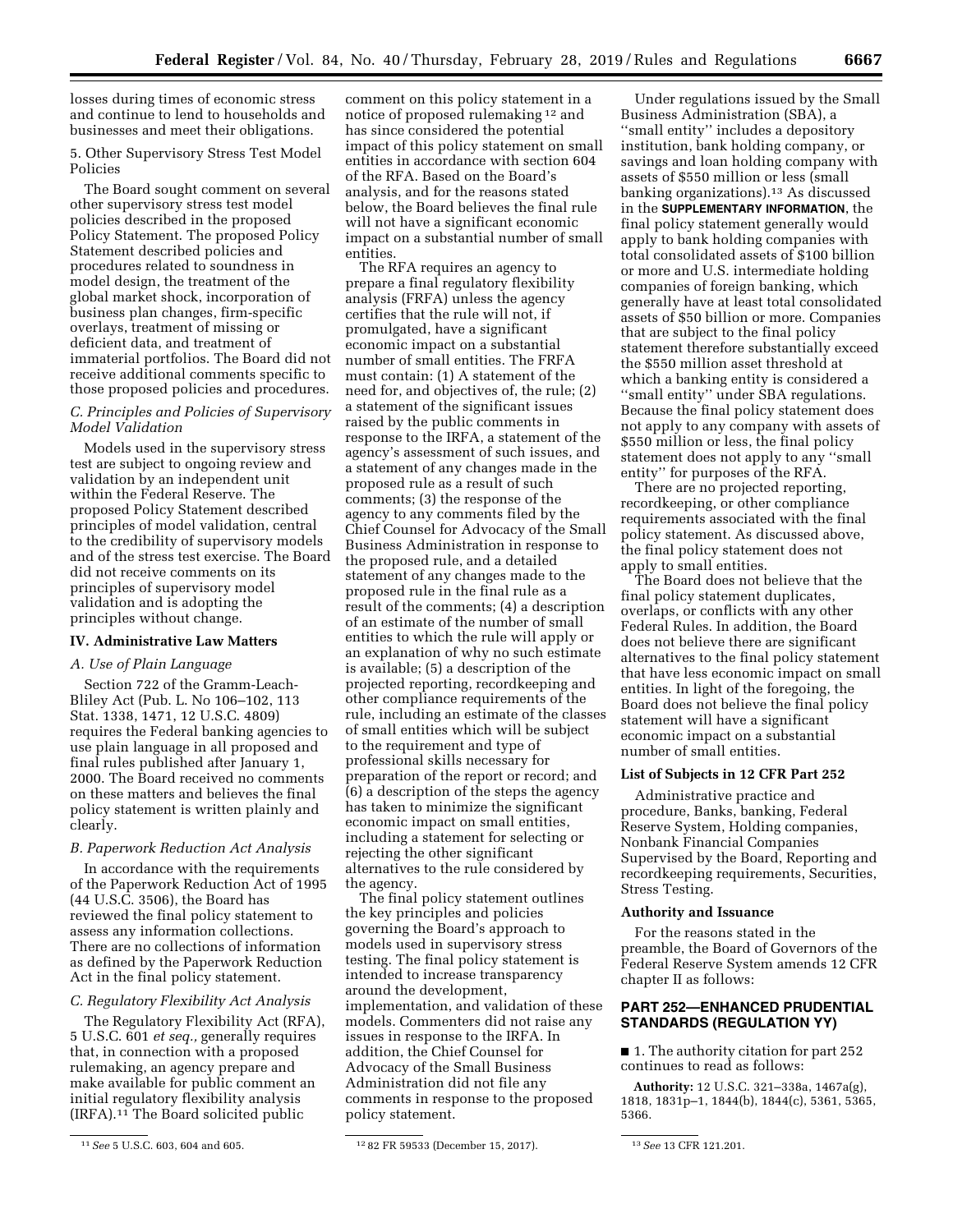■ 2. Appendix B to part 252 is added to read as follows:

## **Appendix B—Stress Testing Policy Statement**

This Policy Statement describes the principles, policies, and procedures that guide the development, implementation, and validation of models used in the Federal Reserve's supervisory stress test.

#### **1. Principles of Supervisory Stress Testing**

The system of models used in the supervisory stress test is designed to result in projections that are (i) from an independent supervisory perspective; (ii) forward-looking; (iii) consistent and comparable across covered companies; (iv) generated from simpler and more transparent approaches, where appropriate; (v) robust and stable; (vi) conservative; and (vii) able to capture the impact of economic stress. These principles are further explained below.

#### *1.1. Independence*

(a) In the supervisory stress test, the Federal Reserve uses supervisory models that are developed internally and independently (*i.e.,* separate from models used by covered companies). The supervisory models rely on detailed portfolio data provided by covered companies but do not rely on models or estimates provided by covered companies to the greatest extent possible.

(b) The Federal Reserve's stress testing framework is unique among regulators in its use of independent estimates of losses and revenues under stress. These estimates provide a perspective that is not formed in consultation with covered companies or influenced by firm-provided estimates and that is useful to the public in its evaluation of covered companies' capital adequacy. This perspective is also valuable to covered companies, who may benefit from external assessments of their own losses and revenues under stress, and from the degree of credibility that independence confers upon supervisory stress test results.

(c) The independence of the supervisory stress test allows stress test projections to adhere to the other key principles described in the Policy Statement. The use of independent models allows for consistent treatment across firms. Losses and revenues under stress are estimated using the same modeling assumptions for all covered companies, enabling comparisons across supervisory stress test results. Differences in covered companies' results reflect differences in firm-specific risks and input data instead of differences in modeling assumptions. The use of independent models also ensures that stress test results are produced by stressfocused models, designed to project the performance of covered companies in adverse economic conditions.

(d) In instances in which it is not possible or appropriate to create a supervisory model for use in the stress test, including when supervisory data are insufficient to support a modeled estimate of losses or revenues, the Federal Reserve may use firm-provided estimates or third-party models or data. For example, in order to project trading and counterparty losses, sensitivities to risk

factors and other information generated by covered companies' internal models are used. In the cases where firm-provided or thirdparty model estimates are used, the Federal Reserve monitors the quality and performance of the estimates through targeted examination, additional data collection, or benchmarking. The Board releases a list of the providers of third-party models or data used in the stress test exercise in the annual disclosure of quantitative results.

#### *1.2. Forward-Looking*

(a) The Federal Reserve has designed the supervisory stress test to be forward-looking. Supervisory models are tools for producing projections of potential losses and revenue effects based on each covered company's portfolio and circumstances.

(b) While supervisory models are specified using historical data, they should generally avoid relying solely on extrapolation of past trends in order to make projections, and instead should be able to incorporate events or outcomes that have not occurred. As described in Section 2.4, the Federal Reserve implements several supervisory modeling policies to limit reliance on past outcomes in its projections of losses and revenues. The incorporation of the macroeconomic scenario and global market shock component also introduces elements outside of the realm of historical experience into the supervisory stress test.

#### *1.3. Consistency and Comparability*

The Federal Reserve uses the same set of models and assumptions to produce loss projections for all covered companies participating in the supervisory stress test. A standard set of scenarios, assumptions, and models promotes equitable treatment of firms participating in the supervisory stress test and comparability of results, supporting cross-firm analysis and providing valuable information to supervisors and to the public. Adhering to a consistent modeling approach across covered companies means that differences in projected results are due to differences in input data, such as instrument type or portfolio risk characteristics, rather than differences in firm-specific assumptions made by the Federal Reserve.

#### *1.4. Simplicity*

The Federal Reserve uses simple approaches in supervisory modeling, where possible. Given a range of modeling approaches that are equally conceptually sound, the Federal Reserve will select the least complex modeling approach. In assessing simplicity, the Federal Reserve favors those modeling approaches that allow for a more straightforward interpretation of the drivers of model results and that minimize operational challenges for model implementation.

#### *1.5. Robustness and Stability*

The Federal Reserve maintains supervisory models that aim to be robust and stable, such that changes in model projections over time reflect underlying risk factors, scenarios, and model enhancements, rather than transitory factors. The estimates of post-stress capital produced by the supervisory stress test

provide information regarding a covered company's capital adequacy to market participants, covered companies, and the public. Adherence to this principle helps to ensure that changes in these model projections over time are not driven by temporary variations in model performance or inputs. Supervisory models are recalibrated with newly available input data each year. These data affect supervisory model projections, particularly in times of evolving risks. However, these changes generally should not be the principal driver of a change in results, year over year.

## *1.6. Conservatism*

Given a reasonable set of assumptions or approaches, all else equal, the Federal Reserve will opt to use those that result in larger losses or lower revenue. For example, given a lack of information about the true risk of a portfolio, the Federal Reserve will compensate for the lack of data by using a high percentile loss rate.

## *1.7. Focus on the Ability To Evaluate the Impact of Severe Economic Stress*

In evaluating whether supervisory models are appropriate for use in a stress testing exercise, the Federal Reserve places particular emphasis on supervisory models' abilities to project outcomes in stressed economic environments. In the supervisory stress test, the Federal Reserve also seeks to capture risks to capital that arise specifically in times of economic stress, and that would not be prevalent in more typical economic environments. For example, the Federal Reserve includes losses stemming from the default of a covered company's largest counterparty in its projections of post-stress capital for firms with substantial trading or processing and custodian operations. The default of a company's largest counterparty is more likely to occur in times of severe economic stress than in normal economic conditions.

# **2. Supervisory Stress Test Model Policies**

To be consistent with the seven principles outlined in Section 1, the Federal Reserve has established policies and procedures to guide the development, implementation, and use of all models used in supervisory stress test projections, described in more detail below. Each policy facilitates adherence to at least one of the modeling principles that govern the supervisory stress test, and in most cases facilitates adherence to several modeling principles.

#### *2.1. Soundness in Model Design*

(a) During development, the Federal Reserve (i) subjects supervisory models to extensive review of model theory and logic and general conceptual soundness; (ii) examines and evaluates justifications for modeling assumptions; and (iii) tests models to establish the accuracy and stability of the estimates and forecasts that they produce.

(b) After development, the Federal Reserve continues to subject supervisory models to scrutiny during implementation to ensure that the models remain appropriate for use in the stress test exercise. The Federal Reserve monitors changes in the economic environment, the structure of covered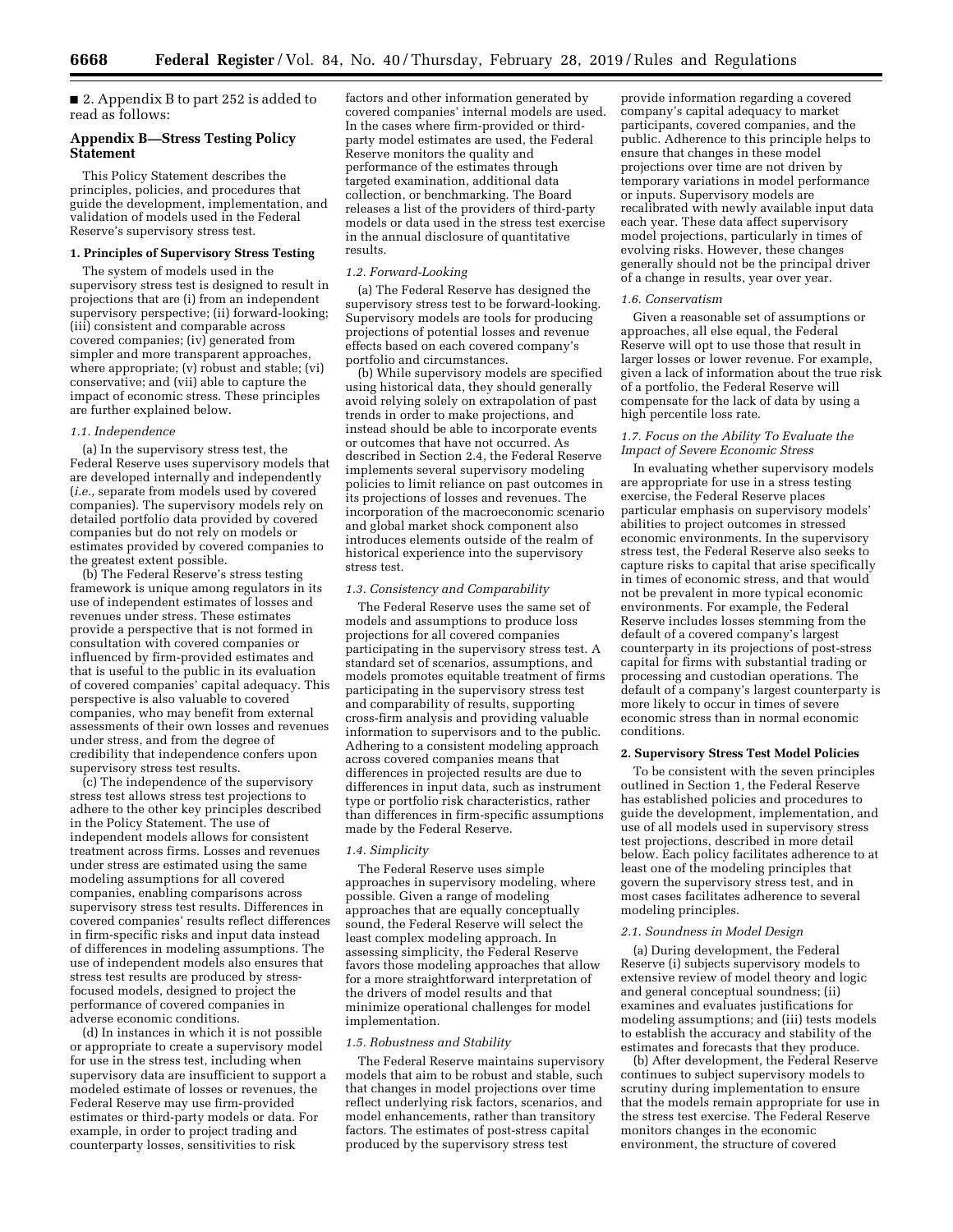companies and their portfolios, and the structure of the stress testing exercise, if applicable, to verify that a model in use continues to serve the purposes for which it was designed. Generally, the same principles, rigor, and standards for evaluating the suitability of supervisory models that apply in model development and design will apply in ongoing monitoring of supervisory models.

## *2.2. Disclosure of Information Related to the Supervisory Stress Test*

(a) In general, the Board does not disclose information related to the supervisory stress test or firm-specific results to covered companies if that information is not also publicly disclosed.

(b) The Board has increased the breadth of its public disclosure since the inception of the supervisory stress test to include more information about model changes and key risk drivers, in addition to more detail on different components of projected net revenues and losses. Increasing public disclosure can help the public understand and interpret the results of the supervisory stress test, particularly with respect to the condition and capital adequacy of participating firms. Providing additional information about the supervisory stress test allows the public to make an evaluation of the quality of the Board's assessment. This policy also promotes consistent and equitable treatment of covered companies by ensuring that institutions do not have access to information about the supervisory stress test that is not also accessible publicly, corresponding to the principle of consistency and comparability.

# *2.3. Phasing in of Highly Material Model Changes*

(a) The Federal Reserve may revise its supervisory stress test models to include advances in modeling techniques, enhancements in response to model validation findings, incorporation of richer and more detailed data, public comment, and identification of models with improved performance, particularly under adverse economic conditions. Revisions to supervisory stress models may at times have material impact on modeled outcomes.

(b) In order to mitigate sudden and unexpected changes to the supervisory stress test results, the Federal Reserve follows a general policy of phasing highly material model changes into the supervisory stress test over two years. The Federal Reserve assesses whether a model change would have a highly significant impact on the projections of losses, components of revenue, or poststress capital ratios for covered companies. In these instances, in the first year when the model change is first implemented, estimates produced by the enhanced model are averaged with estimates produced by the model used in the previous stress test exercise. In the second and subsequent years, the supervisory stress test exercise will reflect only estimates produced by the enhanced model. This policy contributes to the stability of the results of the supervisory stress test. By implementing highly material model changes over the course of two stress test cycles, the Federal Reserve seeks to

ensure that changes in model projections primarily reflect changes in underlying risk factors and scenarios, year over year.

(c) In general, phase-in thresholds for highly material model changes apply only to conceptual changes to models. Model changes related to changes in accounting or regulatory capital rules and model parameter re-estimation based on newly available data are implemented with immediate effect.

(d) In assessing the materiality of a model change, the Federal Reserve calculates the impact of using an enhanced model on poststress capital ratios using data and scenarios from prior years' supervisory stress test exercises. The use of an enhanced model is considered a highly material change if its use results in a change in the CET1 ratio of 50 basis points or more for one or more firms, relative to the model used in prior years' supervisory exercises.

#### *2.4. Limiting Reliance on Past Outcomes*

(a) Models should not place undue emphasis on historical outcomes in predicting future outcomes. The Federal Reserve aims to produce supervisory stress test results that reflect likely outcomes under the supervisory scenarios. The supervisory scenarios may potentially incorporate events that have not occurred historically. It is not necessarily consistent with the purpose of a stress testing exercise to assume that the future will be like the past.

(b) In order to model potential outcomes outside the realm of historical experience, the Federal Reserve generally does not include variables that would capture unobserved historical patterns in supervisory models. The use of industry-level models, restricted use of firm-specific fixed effects (described below), and minimized use of dummy variables indicating a loan vintage or a specific year, ensure that the outcomes of the supervisory models are forward-looking, consistent and comparable across firms, and robust and stable.

(c) Firm-specific fixed effects are variables that identify a specific firm and capture unobserved differences in the revenues, expenses or losses between firms. Firmspecific fixed effects are generally not incorporated in supervisory models in order to avoid the assumption that unobserved firm-specific historical patterns will continue in the future. Exceptions to this policy are made where appropriate. For example, if granular portfolio-level data on key drivers of a covered company's performance are limited or unavailable, and firm-specific fixed effects are more predictive of a covered company's future performance than are industry-level variables, then supervisory models may be specified with firm-specific fixed effects.

(d) Models used in the supervisory stress test are developed according to an industrylevel approach, calibrated using data from many institutions. In adhering to an industrylevel approach, the Federal Reserve models the response of specific portfolios and instruments to variations in macroeconomic and financial scenario variables. In this way, the Federal Reserve ensures that differences across firms are driven by differences in firmspecific input data, as opposed to differences in model parameters or specifications. The

industry approach to modeling is also forward-looking, as the Federal Reserve does not assume that historical patterns will necessarily continue into the future for individual firms. By modeling a portfolio or instrument's response to changes in economic or financial conditions at the industry level, the Federal Reserve ensures that projected future losses are a function of that portfolio or instrument's own characteristics, rather than the historical experience of the covered company. This policy helps to ensure that two firms with the same portfolio receive the same results for that portfolio in the supervisory stress test.

(e) The Federal Reserve minimizes the use of vintage or year-specific fixed effects when estimating models and producing supervisory projections. In general, these types of variables are employed only when there are significant structural market shifts or other unusual factors for which supervisory models cannot otherwise account. Similar to the firm-specific fixed effects policy, and consistent with the forward-looking principle, this vintage indicator policy is in place so that projections of future performance under stress do not incorporate assumptions that patterns in unmeasured factors from brief historical time periods persist. For example, the loans originated in a particular year should not be assumed to continue to default at a higher rate in the future because they did so in the past.

## *2.5. Treatment of Global Market Shock and Counterparty Default Component*

(a) Both the global market shock and counterparty default components are exogenous components of the supervisory stress scenarios that are independent of the macroeconomic and financial market environment specified in those scenarios, and do not affect projections of risk-weighted assets or balances. The global market shock, which specifies movements in numerous market factors,14 applies only to covered companies with significant trading exposure. The counterparty default scenario component applies only to covered companies with substantial trading or processing and custodian operations. Though these stress factors may not be directly correlated to macroeconomic or financial assumptions, they can materially affect covered companies' risks. Losses from both components are therefore considered in addition to the estimates of losses under the macroeconomic scenario.

(b) Counterparty credit risk on derivatives and repo-style activities is incorporated in supervisory modeling in part by assuming the default of the single counterparty to which the covered firm would be most exposed in the global market shock event.15

<sup>14</sup>*See* 12 CFR part 252, appendix A, ''Policy Statement on the Scenario Design Framework for Stress Testing,'' for a detailed description of the global market shock.

<sup>15</sup> In addition to incorporating counterparty credit risk by assuming the default of the covered company's largest counterparty, the Federal Reserve incorporates counterparty credit risk in the supervisory stress test by estimating mark-to-market Continued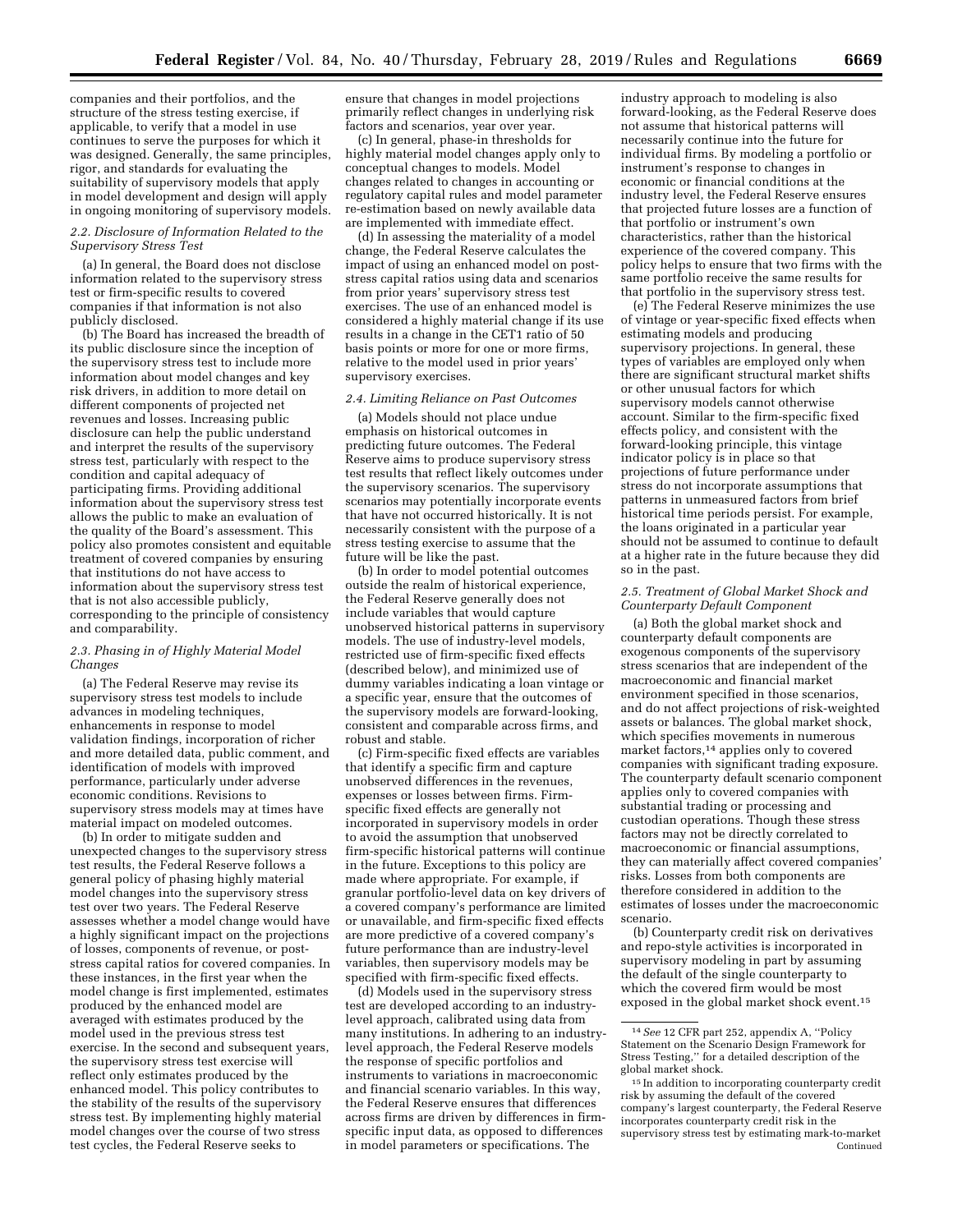Requiring covered companies subject to the large counterparty default component to estimate and report the potential losses and effects on capital associated with such an instantaneous default is a simple method for capturing an important risk to capital for firms with large trading and custodian or processing activities. Engagement in substantial trading or custodial operations makes the covered companies subject to the counterparty default scenario component particularly vulnerable to the default of their major counterparty or their clients' counterparty, in transactions for which the covered companies act as agents. The large counterparty default component is consistent with the purpose of a stress testing exercise, as discussed in the principle about the focus on the ability to evaluate the impact of severe economic stress. The default of a covered company's largest counterparty is a salient risk in a macroeconomic and financial crisis, and generally less likely to occur in times of economic stability. This approach seeks to ensure that covered companies can absorb losses associated with the default of any counterparty, in addition to losses associated with adverse economic conditions, in an environment of economic uncertainty.

(c) The full effect of the global market shock and counterparty default components is realized in net income in the first quarter of the projection horizon in the supervisory stress test. The Board expects covered companies with material trading and counterparty exposures to be sufficiently capitalized to absorb losses stemming from these exposures that could occur during times of general macroeconomic stress.

## *2.6. Incorporation of Business Plan Changes*

(a) The Federal Reserve incorporates material changes in the business plans of covered companies, including mergers, acquisitions, and divestitures over the projection horizon, in the supervisory stress test projections. The incorporation of business plan changes in the supervisory stress test is a requirement of the capital plan rule,16 and captures a risk to the capital of covered companies. Allowing for the inclusion of mergers, acquisitions, and divestitures is forward-looking, as the Federal Reserve seeks to capture material impacts on a covered company's post-stress capital that may arise from a business plan change in the course of the projection horizon.

(b) The incorporation of business plan changes in supervisory projections is consistent with the purpose of a stress testing exercise, corresponding to the principle about the focus on the ability to evaluate the impact of severe economic stress. In CCAR specifically, the Board evaluates whether covered companies have the ability to complete firm-projected capital actions in the supervisory stress test, while remaining above post-stress minimum capital and leverage ratios. Business plan changes, such as mergers, acquisitions, or divestitures, may

16 12 CFR 225.8(e)(2).

have material impacts on these firmprojected capital actions and on the projected ability of a covered company to make planned capital distributions and maintain capital ratios above regulatory minima.

(c) A consistent methodology for modeling of business plan changes is applied across covered companies. The data that are available about characteristics of assets being acquired or divested are generally limited and less granular than other data collected by the Board in the Capital Assessments and Stress Testing (FR  $\tilde{Y}$ –14) information collection. Projections of the effects of business plan changes may rely on less granular information and may result in a simpler modeling approach than supervisory projections for legacy portfolios or businesses.

#### *2.7. Credit Supply Maintenance*

(a) The supervisory stress test incorporates the assumption that aggregate credit supply does not contract during the stress period. The aim of supervisory stress testing is to assess whether firms are sufficiently capitalized to absorb losses during times of economic stress, while also meeting obligations and continuing to lend to households and businesses. The assumption that a balance sheet of consistent or increasing magnitude is maintained allows supervisors to evaluate the health of the banking sector assuming firms continue to lend during times of stress.

(b) In order to implement this policy, the Federal Reserve must make assumptions about new loan balances. To predict losses on new originations over the planning horizon, newly originated loans are assumed to have the same risk characteristics as the existing portfolio, where applicable, with the exception of loan age and delinquency status. These newly originated loans would be part of a covered company's normal business, even in a stressed economic environment. While an individual firm may assume that it reacts to rising losses by sharply restricting its lending (*e.g.,* by exiting a particular business line), the banking industry as a whole cannot do so without creating a ''credit crunch'' and substantially increasing the severity and duration of an economic downturn. The assumption that the magnitude of firm balance sheets will be fixed or growing in the supervisory stress test ensures that covered companies cannot assume they will ''shrink to health,'' and serves the Federal Reserve's goal of helping to ensure that major financial firms remain sufficiently capitalized to accommodate credit demand in a severe downturn. In addition, by precluding the need to make assumptions about how underwriting standards might tighten or loosen during times of economic stress, the Federal Reserve follows the principle of consistency and comparability and promotes consistency across covered companies.

## *2.8. Firm-Specific Overlays and Additional Firm-Provided Data*

(a) The Federal Reserve does not make firm-specific overlays to model results used in the supervisory stress test. This policy ensures that the supervisory stress test results

are determined solely by the industry-level supervisory models and by firm-specific input data. The Federal Reserve has instituted a policy of not using additional input data submitted by one or some of the covered companies unless comparable data can be collected from all the firms that have material exposure in a given area. Input data necessary to produce supervisory stress test estimates is collected via the FR Y–14 information collection. The Federal Reserve may request additional information from covered companies, but otherwise will not incorporate additional information provided as part of a firm's CCAR submission or obtained through other channels into stress test projections.

(b) This policy curbs the use of data only from firms that have incentives to provide it, as in cases in which additional data would support the estimation of a lower loss rate or a higher revenue rate, and promotes consistency across the stress test results of covered companies.

#### *2.9. Treatment of Missing or Erroneous Data*

(a) Missing data, or data with deficiencies significant enough to preclude the use of supervisory models, create uncertainty around estimates of losses or components of revenue. If data that are direct inputs to supervisory models are not provided as required by the FR Y–14 information collection or are reported erroneously, then a conservative value will be assigned to the specific data based on all available data reported by covered companies, depending on the extent of data deficiency. If the data deficiency is severe enough that a modeled estimate cannot be produced for a portfolio segment or portfolio, then the Federal Reserve may assign a conservative rate (*e.g.,*  10th or 90th percentile PPNR or loss rate, respectively) to that segment or portfolio.

(b) This policy promotes the principle of conservatism, given a lack of information sufficient to produce a risk-sensitive estimate of losses or revenue components using information on the true characteristics of certain positions. This policy ensures consistent treatment for all covered companies that report data deemed insufficient to produce a modeled estimate. Finally, this policy is simple and transparent.

#### *2.10. Treatment of Immaterial Portfolio Data*

(a) The Federal Reserve makes a distinction between insufficient data reported by covered companies for material portfolios and immaterial portfolios. To limit regulatory burden, the Federal Reserve allows covered companies not to report detailed loan-level or portfolio-level data for loan types that are not material as defined in the FR  $\hat{Y}$ –14 reporting instructions. In these cases, a loss rate representing the median rates among covered companies for whom the rate is calculated will be applied to the immaterial portfolio. This approach is consistent across covered companies, simple, and transparent, and promotes the principles of consistency and comparability and simplicity.

## **3. Principles and Policies of Supervisory Model Validation**

(a) Independent and comprehensive model validation is key to the credibility of

losses, credit valuation adjustment (CVA) losses, and incremental default risk (IDR) losses associated with the global market shock.